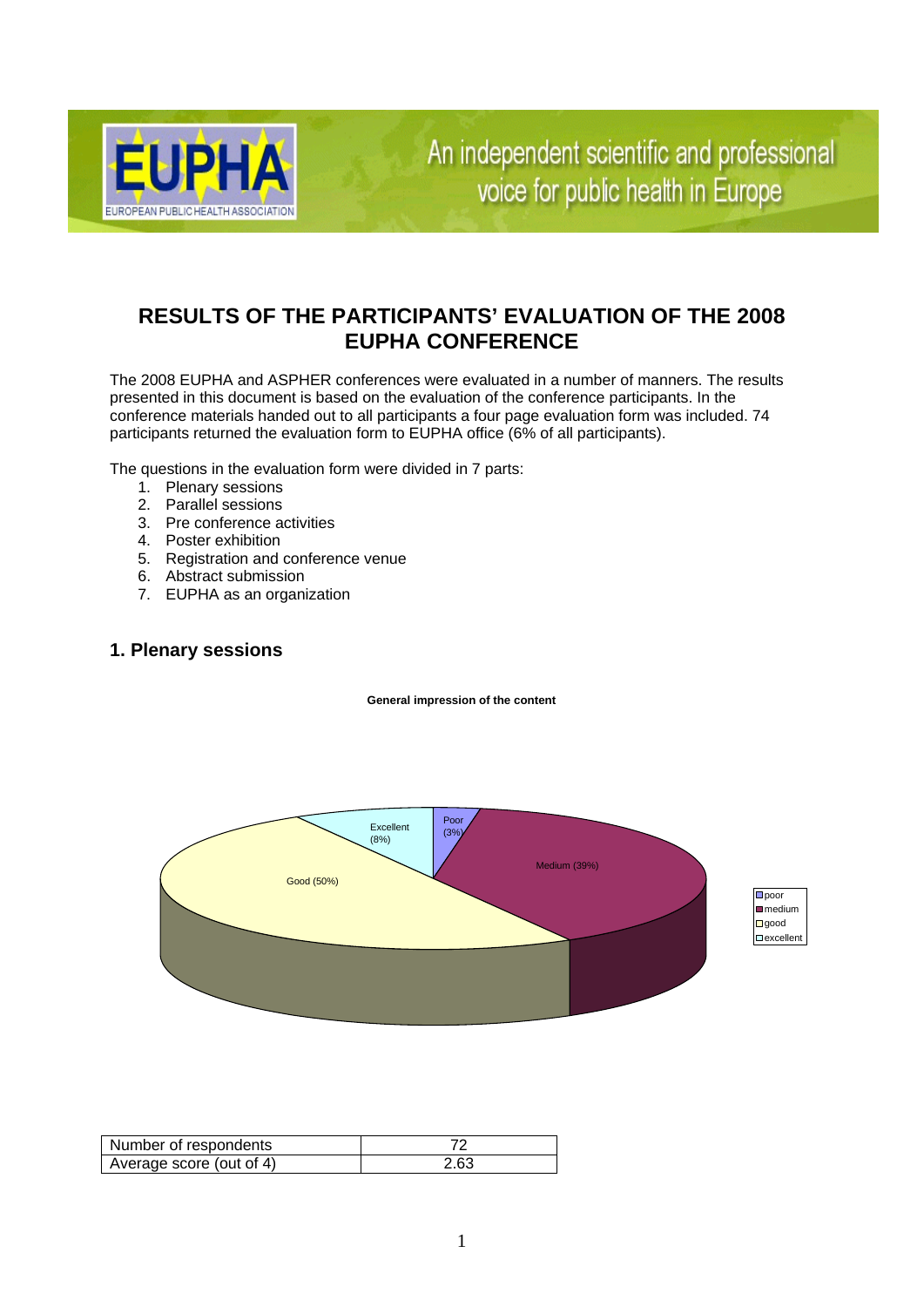#### **General impression of keynote speakers**



| Number of respondents    |  |
|--------------------------|--|
| Average score (out of 4) |  |

On the question what the best plenary session was, the response rate was 46. The two top sessions were:

- Plenary session 2: Friday 7 November from 09:00-10:00
	- o Josep Figueras: What shapes health systems innovation? Balancing the role of evidence, governance and politics.
	- Plenary session 5 (organized by ASPHER): Saturday 8 November from 11:00-12:00
		- o Richard Parish: Leadership for health innovation: public health education and entrepreneurship.

A summary of the 15 remarks we received with regard to the plenary sessions: Positive:

- the short movies that were shown in several plenary sessions were appreciated.
- the plenaries were very inspiring.

To be improved:

- Time planning of the plenaries (starting late, ending late).
- There should be more consistency throughout the plenary sessions.<br>- Foolish of some speakers was insufficient
- English of some speakers was insufficient.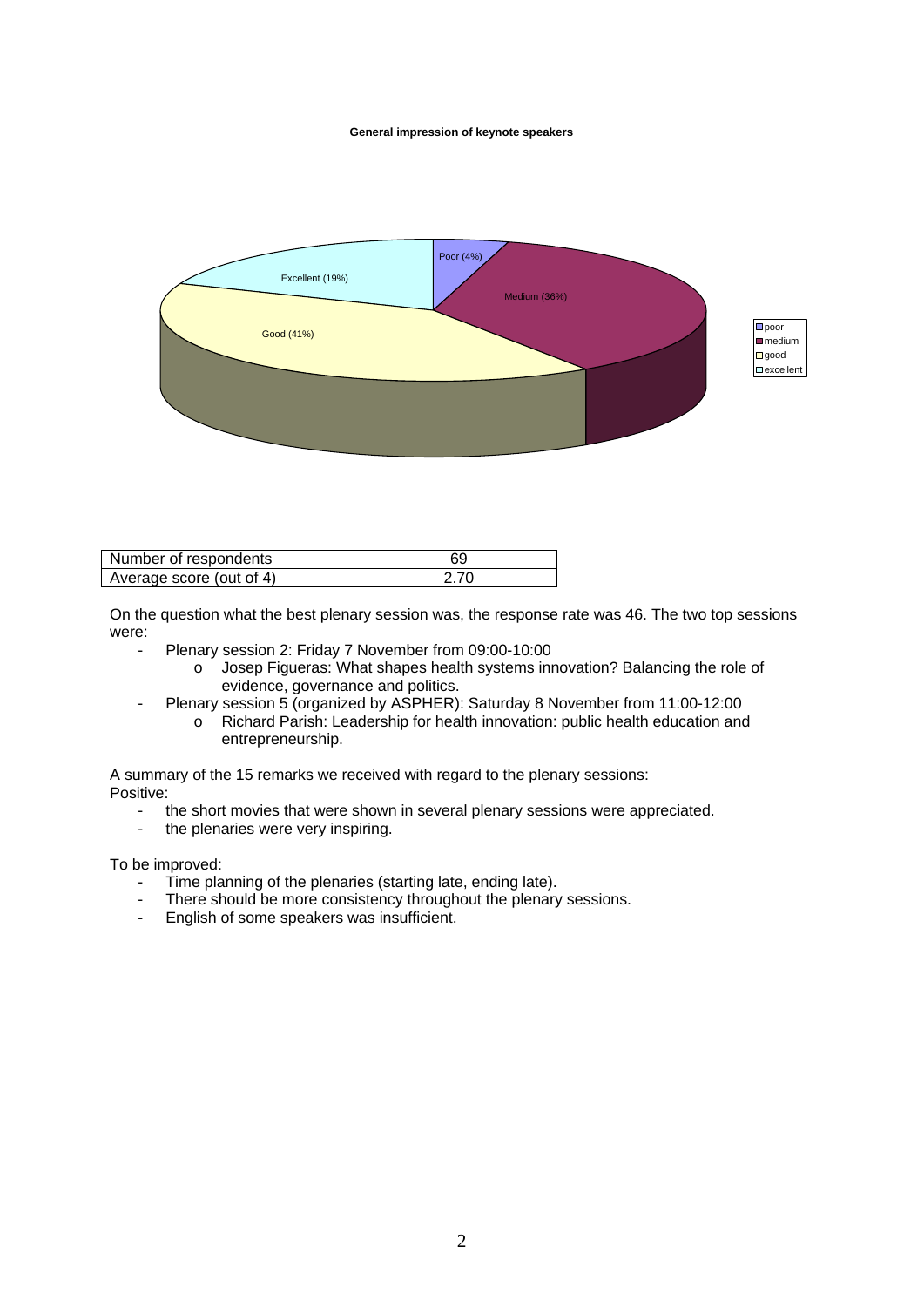## **2. Parallel sessions**

**General impression of the content of parallel sessions**



| Number of respondents    |                |
|--------------------------|----------------|
| Average score (out of 4) | $2.8^{\prime}$ |

**Chairs of the parallel sessions**



| Number of respondents    |      |
|--------------------------|------|
| Average score (out of 4) | 3.00 |

The question what the best parallel session was that they attended was answered by 42 respondents. 27 of the parallel sessions were mentioned without a clear preference for 'best parallel session'. This indicates that the quality of the parallel sessions was equal between the sessions.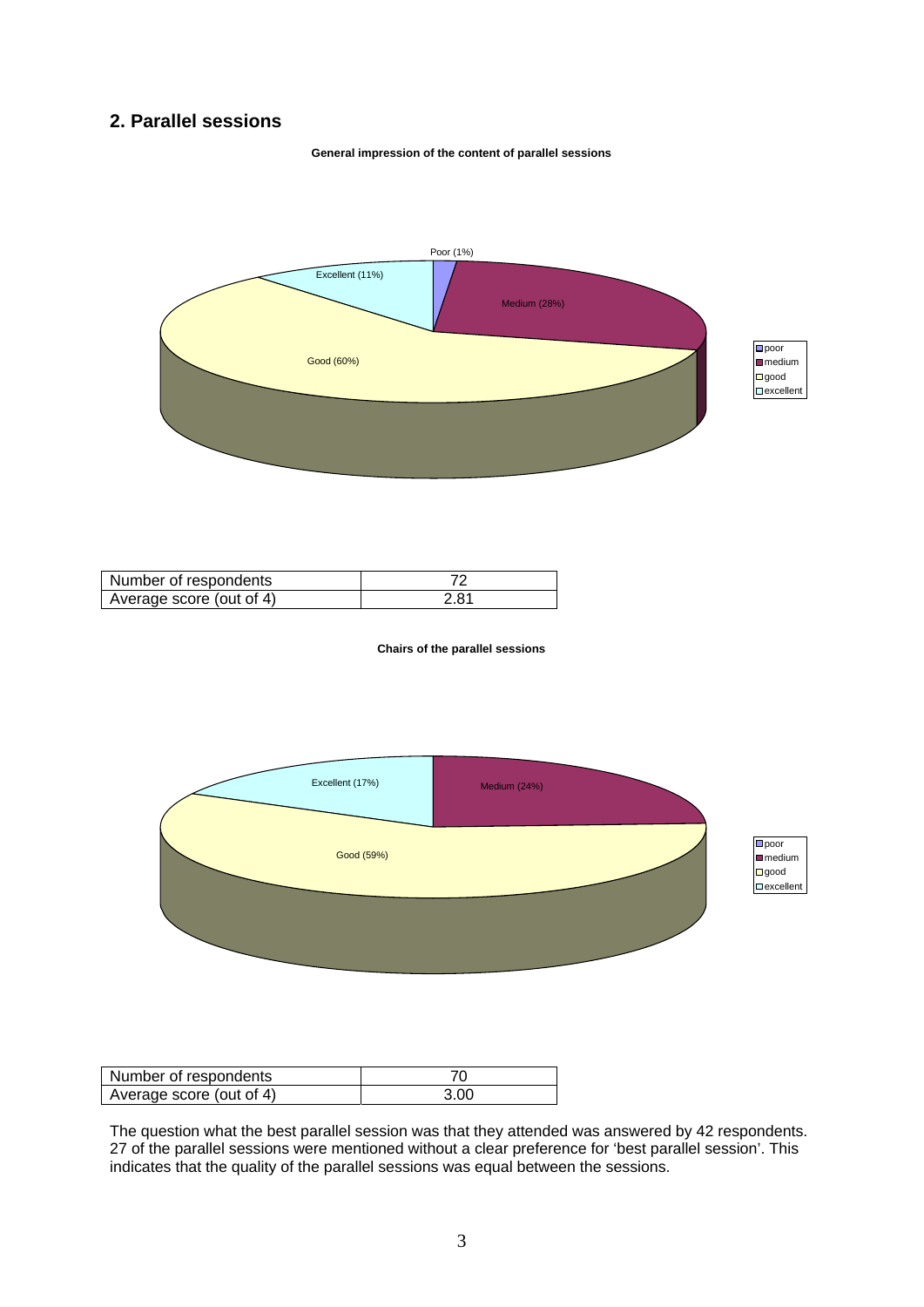A summary of the 9 remarks we received with regard to the parallel sessions: Positive:

- Many interesting papers.
- Good sessions.
- Well disciplined in time and presentation.

To be improved:

- The grouping of the abstracts in different sessions could be improved.
- The programme setting should avoid overlap.<br>- Sometimes the presentations were of poor qu
- Sometimes the presentations were of poor quality.

### **3. Pre conference activities**

Out of the 72 respondents, 24 attended a pre conference activity. There were 9 pre conference activities planned and three satellite conferences (ASPHER, SESPAS and APDH).

| <b>Activity attended</b>          | Number of      | <b>General impression</b> | <b>General impression</b> |
|-----------------------------------|----------------|---------------------------|---------------------------|
|                                   | respondents    | of content                | on organisation           |
| <b>ASPHER</b>                     | 8              | 2.88                      | 2.71                      |
| <b>SESPAS</b>                     | 1              | 4.00                      | 3.00                      |
| <b>APDH</b>                       | 0              |                           |                           |
| Links between injuries and        | $\overline{2}$ | 3.00                      | 3.50                      |
| alcohol in child and adolescent   |                |                           |                           |
| public health                     |                |                           |                           |
| Privacy and (electronic)          | 1              | 3.00                      | 3.00                      |
| information gathering in (public) |                |                           |                           |
| health                            |                |                           |                           |
| Public mental health and          | $\overline{2}$ | 3.00                      | 3.00                      |
| interpersonal and community       |                |                           |                           |
| violence                          |                |                           |                           |
| Migrant health                    | $\overline{2}$ | 2.00                      | 3.00                      |
| Sanofi Pasteur MSD Round          | $\overline{5}$ | 2.60                      | 3.20                      |
| table: The successful             |                |                           |                           |
| implementation of vaccination     |                |                           |                           |
| policies: a public health         |                |                           |                           |
| challenge                         |                |                           |                           |
| EU Teach - European training in   | Did not take   |                           |                           |
| effective adolescent care and     | place          |                           |                           |
| health                            |                |                           |                           |
| Workshop on Social security and   | 5              | 3.00                      | 3.20                      |
| health                            |                |                           |                           |
| Training seminar on measuring     | 0              |                           |                           |
| patient experiences in health     |                |                           |                           |
| care                              |                |                           |                           |
| Intensive course on health        | 0              |                           |                           |
| innovation                        |                |                           |                           |

Only few comments were received on the pre conferences. The main comment was that it was unclear where some of the pre conferences were being organized. This led to at least one pre conference being cancelled because there was a no show, and some pre conferences starting later than anticipated.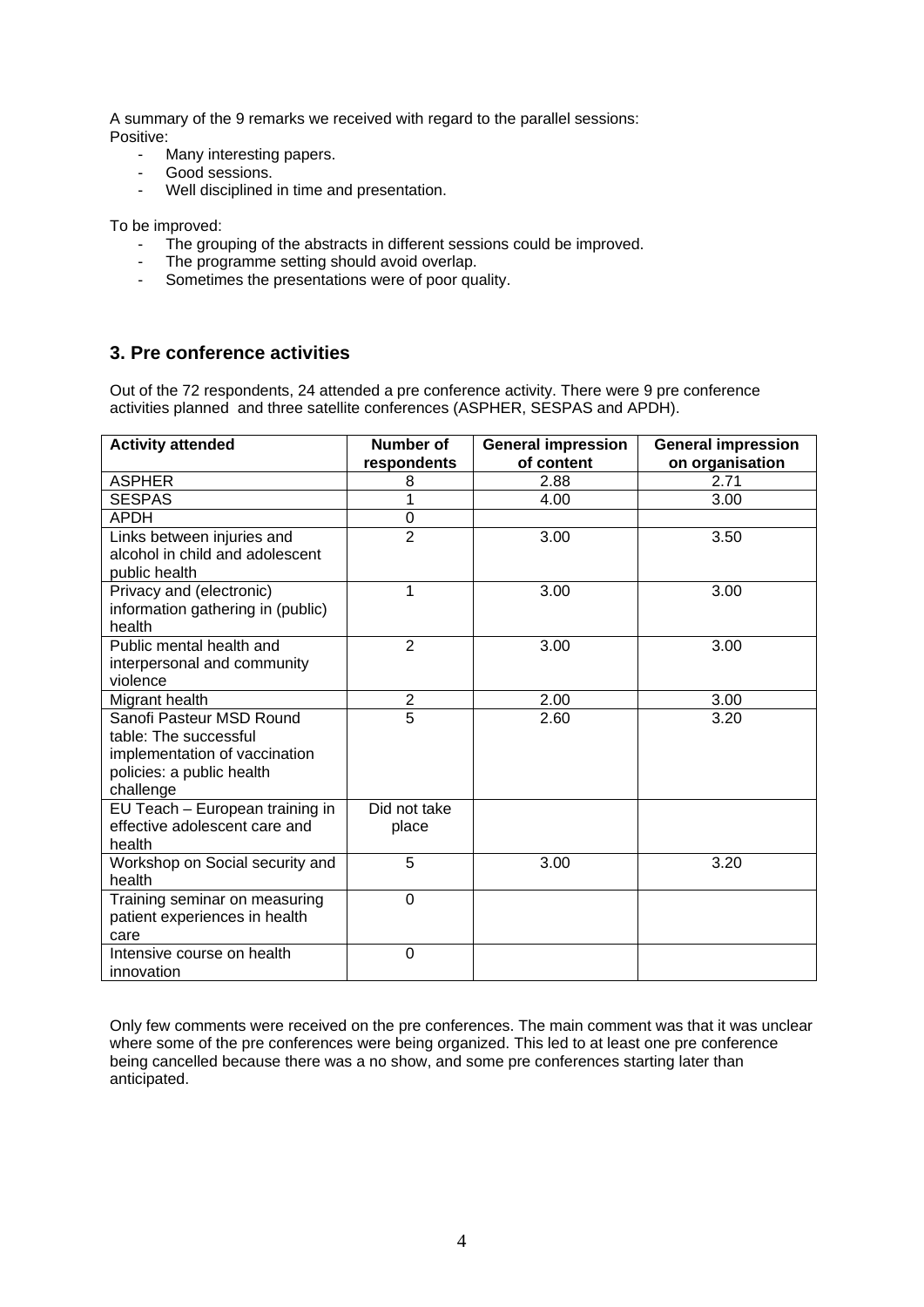# **4. Poster exhibition**

### **General impression poster location**



| Number of respondents    |  |
|--------------------------|--|
| Average score (out of 4) |  |

#### **Presentation of posters**



| Number of respondents    |      |
|--------------------------|------|
| Average score (out of 4) | 3 OO |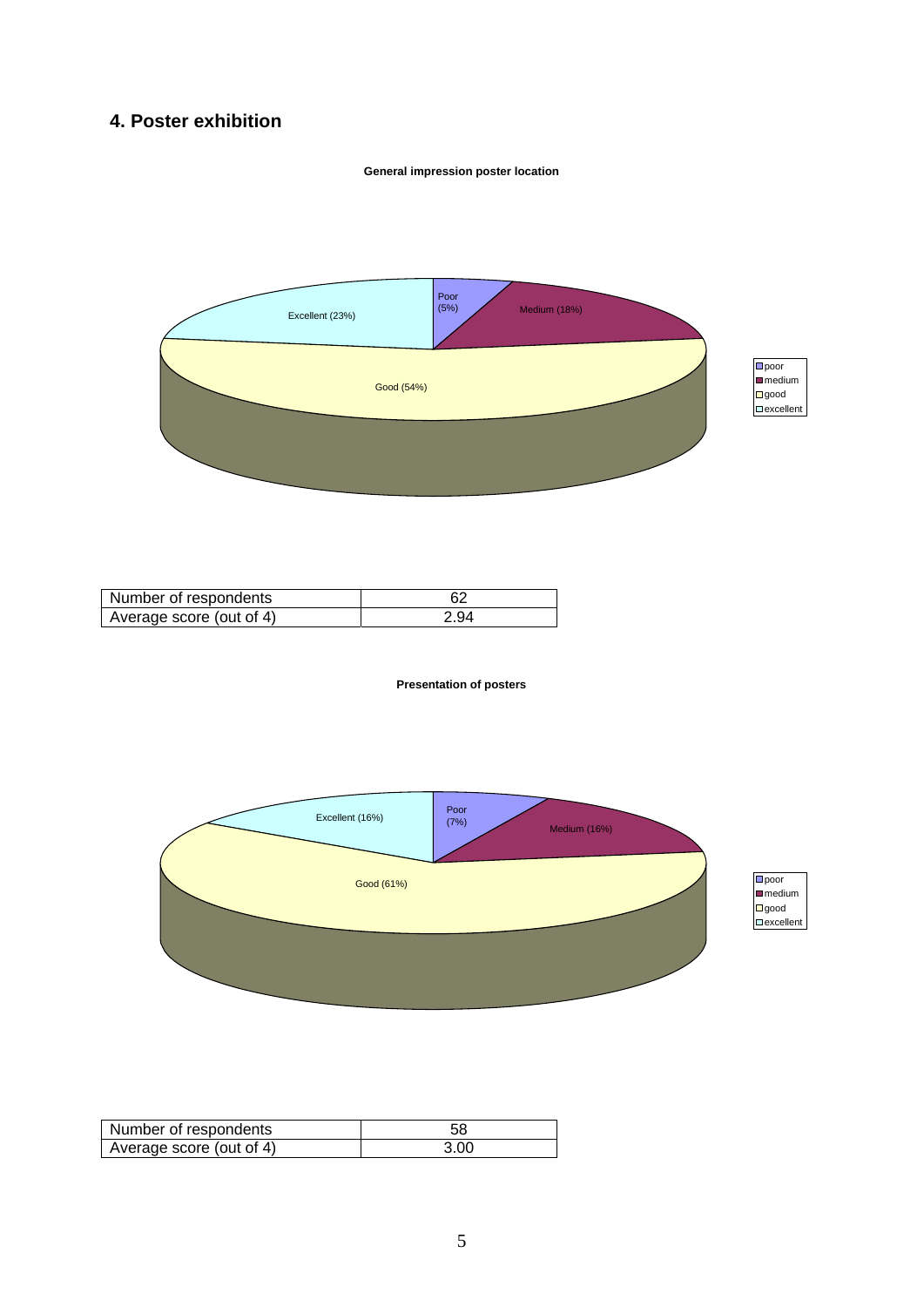For the first time, the posters were given extra attention at the conference by organizing a slide presentation at the EUPHA stand. Of the 66 respondents, 65% did not notice this extra service, although 78% (n=36) appreciated or would appreciate this extra service. Of the 59 respondents answering the question on whether they had voted for the best poster (poster voting form in all conference bags), 75% did not vote.

A summary of the 13 remarks received on the poster presentation: Positive:

- The slide presentation at the EUPHA stand was an excellent idea.

To be improved:

- The poster exhibition space was too narrow to have a good look at the posters.
- There was not enough time to visit the poster exhibition.
- It was difficult to read all posters.
- Many posters were dismantled too early.
- "Posters are EUPHA's orphans".

### **5. Registration and conference venue**

**General impresssion on the conference registration**



| Number of respondents    |           |
|--------------------------|-----------|
| Average score (out of 4) | cr<br>.ou |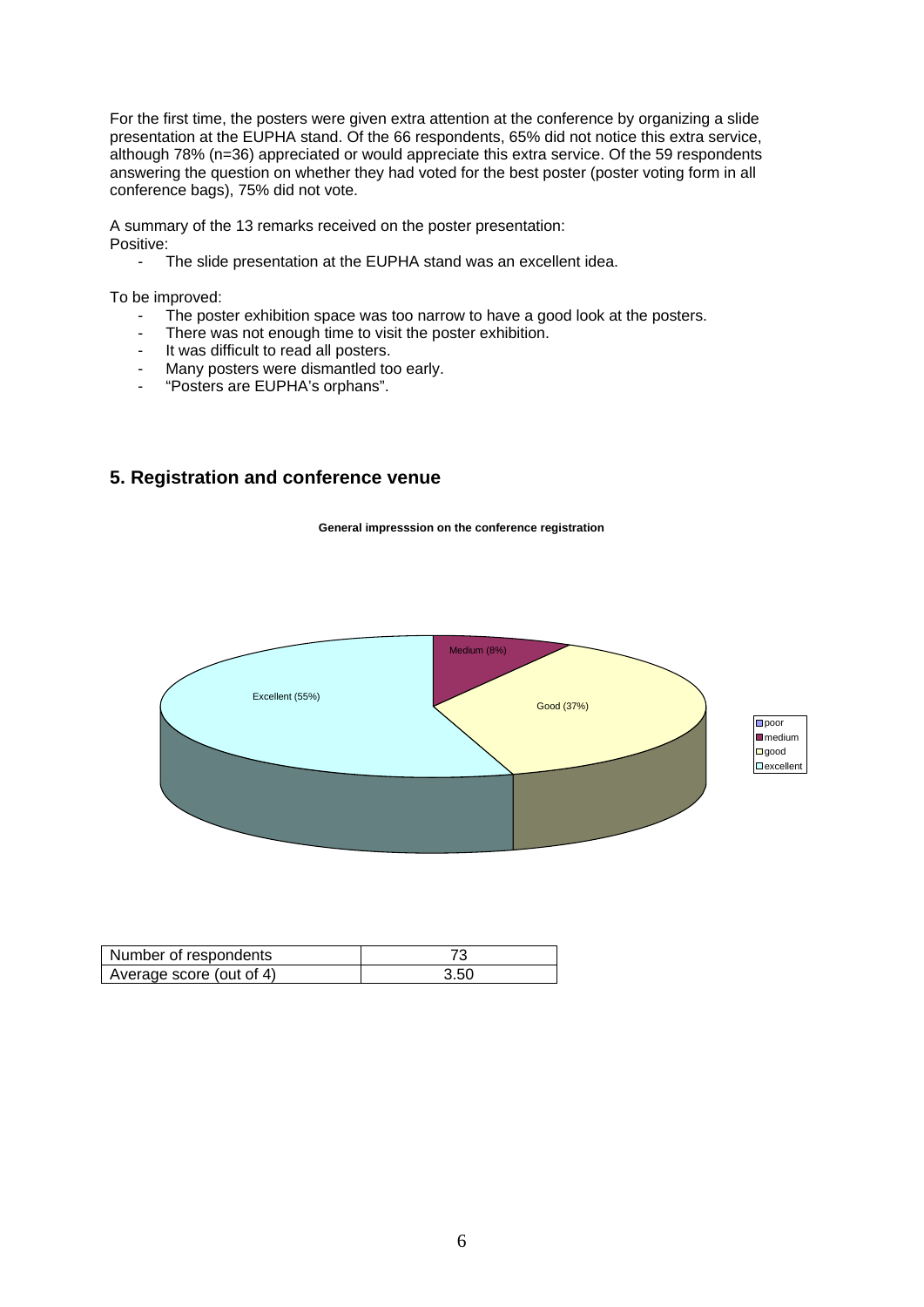#### **Information received before the conference**



| Number of respondents    | ⇁    |
|--------------------------|------|
| Average score (out of 4) | 3.00 |

**The Conference venue**



| $\square$ poor        |
|-----------------------|
| $m$ edium             |
| $\square$ good        |
| l<br>$\Box$ excellent |

| Number of respondents    |     |
|--------------------------|-----|
| Average score (out of 4) | റ്റ |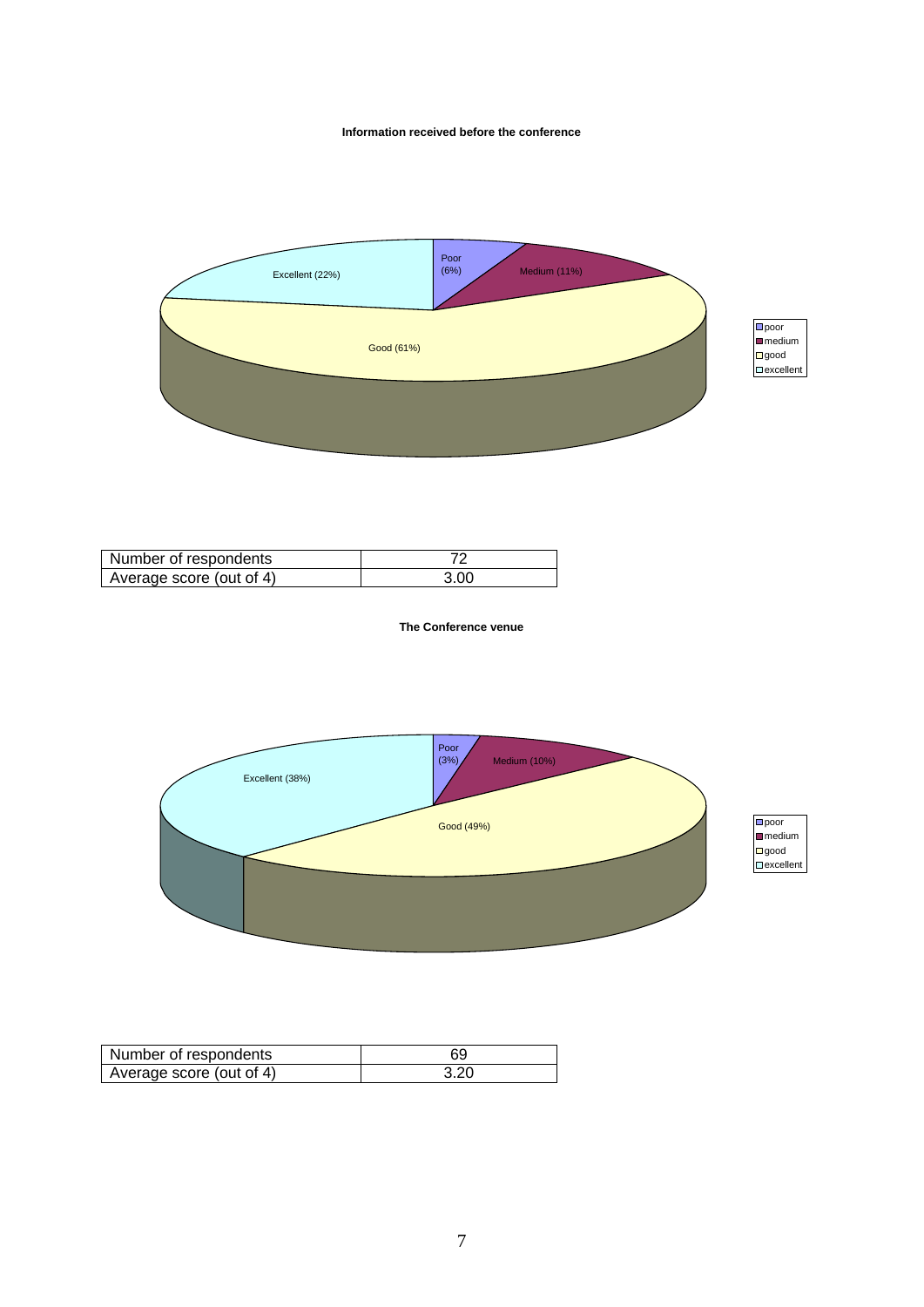#### **Exhibition area and stands**



| Number of respondents    |             |
|--------------------------|-------------|
| Average score (out of 4) | റ്റ<br>Z.OU |

**Catering at the conference venue**



| Number of respondents    |      |
|--------------------------|------|
| Average score (out of 4) | 3.00 |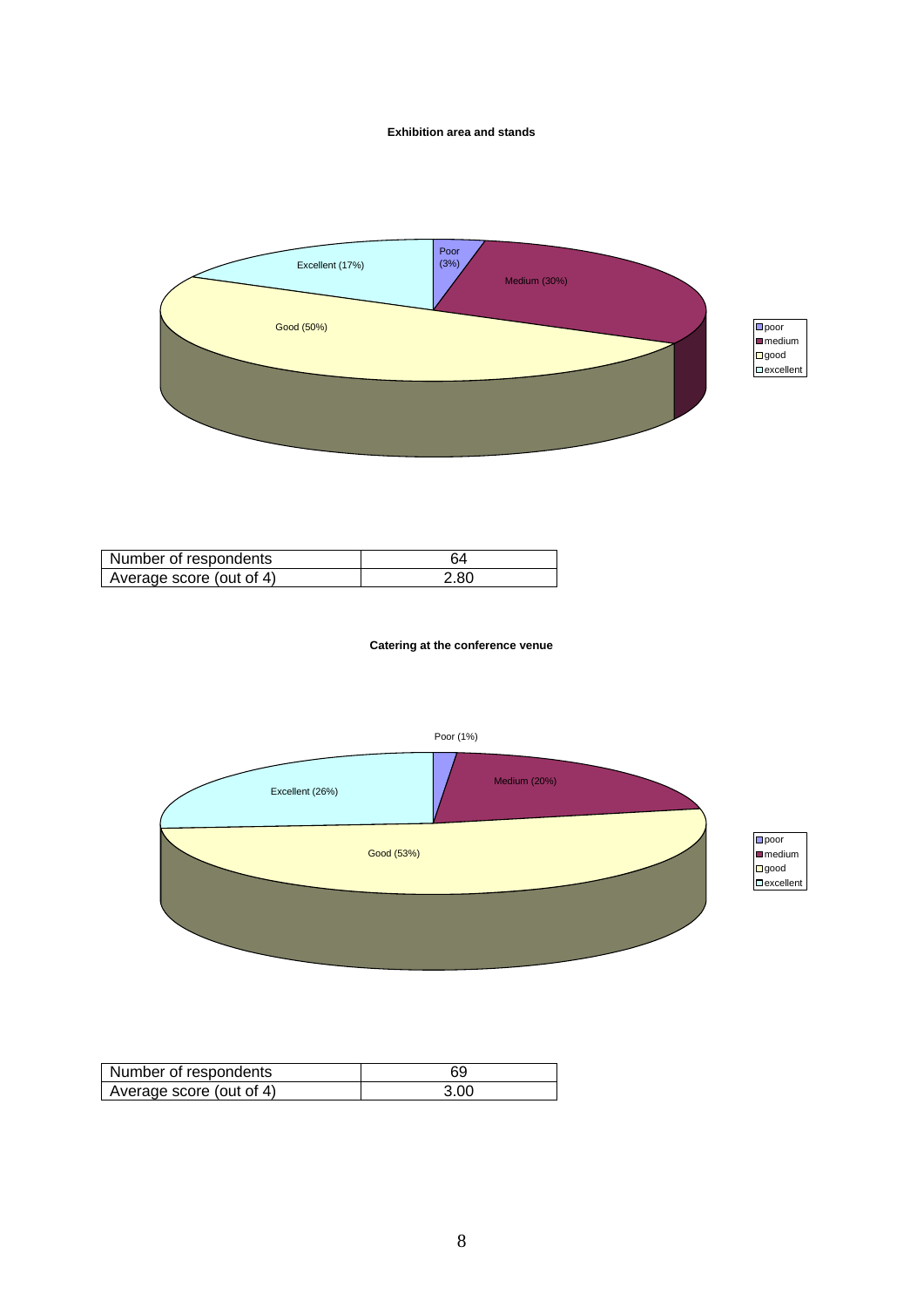#### **Conference dinner**



| Number of respondents    |      |
|--------------------------|------|
| Average score (out of 4) | z.ou |

A summary of the 26 remarks received:

Positive:

- The conference location was good and well adapted. Many rooms; not too small and not too far from each other.
- Catering was well organised, tea, fruit, water and apples.<br>- Innovation village is a good idea but its potential was not
- Innovation village is a good idea, but its potential was not used enough.
- EUPHA and ASPHER conference newsletters: thanks!
- Conference dinner: excellent location; nurses' performance was excellent.

To be improved:

- Catering: there were no beverages available between sessions.
- Food: more attention should be given to vegetarian alternatives. There should be more standing tables to eat your lunch.
- Information: the information on the programme could be improved; the information in the programme booklet should not be false or misleading (Saturday lunch).
- Room allocation: in some sessions, people were sitting on the floor, in the plenary hall, there was not much space for legs.
- List of participants was late and chaotic.
- The poster exhibition area was difficult to find.
- Registration fees were too high for local participants.
- Conference dinner: bad value for money; sound in the dinner hall was awful.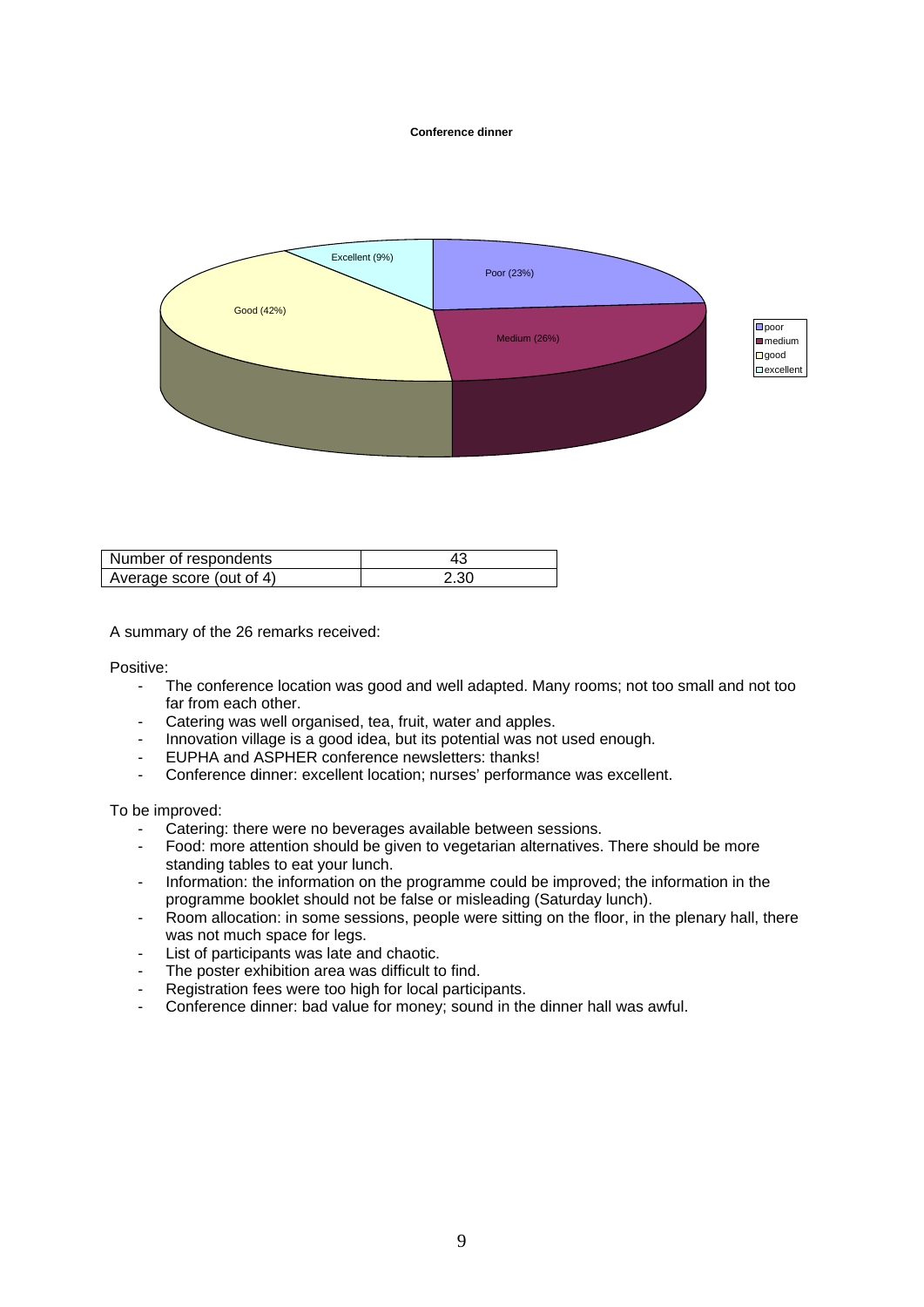## **6. Abstract submission**



**Abstract submission process**

Number of respondents and the state of the state of the state of the state of the state of the state of the state of the state of the state of the state of the state of the state of the state of the state of the state of t Average score (out of 4) 3.39

#### **Information on abstract submission**



| Number of respondents    |     |
|--------------------------|-----|
| Average score (out of 4) | nr. |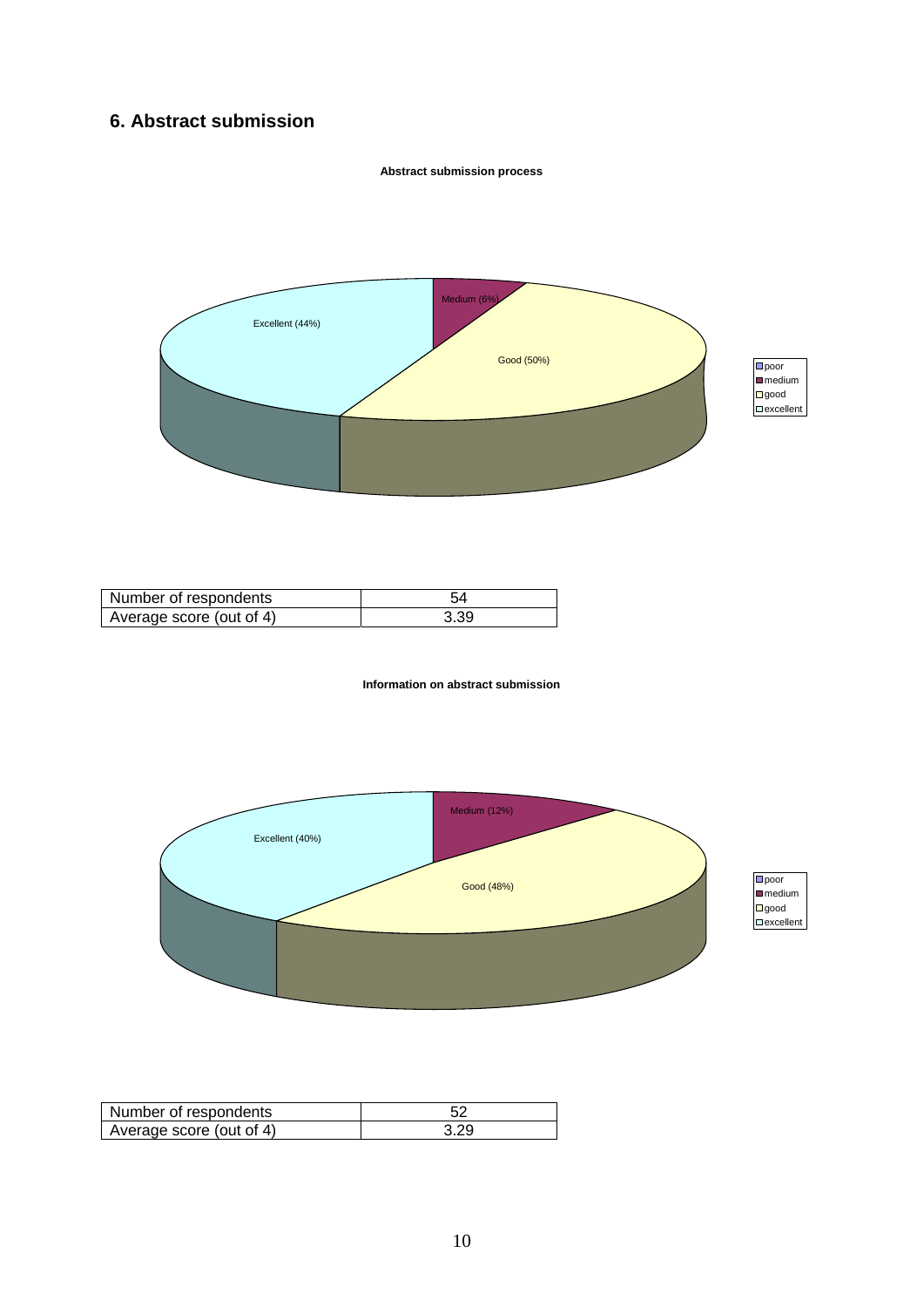#### **The process to select abstracts**



| Number of respondents    |      |
|--------------------------|------|
| Average score (out of 4) | 3.06 |

**Information on the selection of abstracts**



| Number of respondents    |    |
|--------------------------|----|
| Average score (out of 4) | ີ. |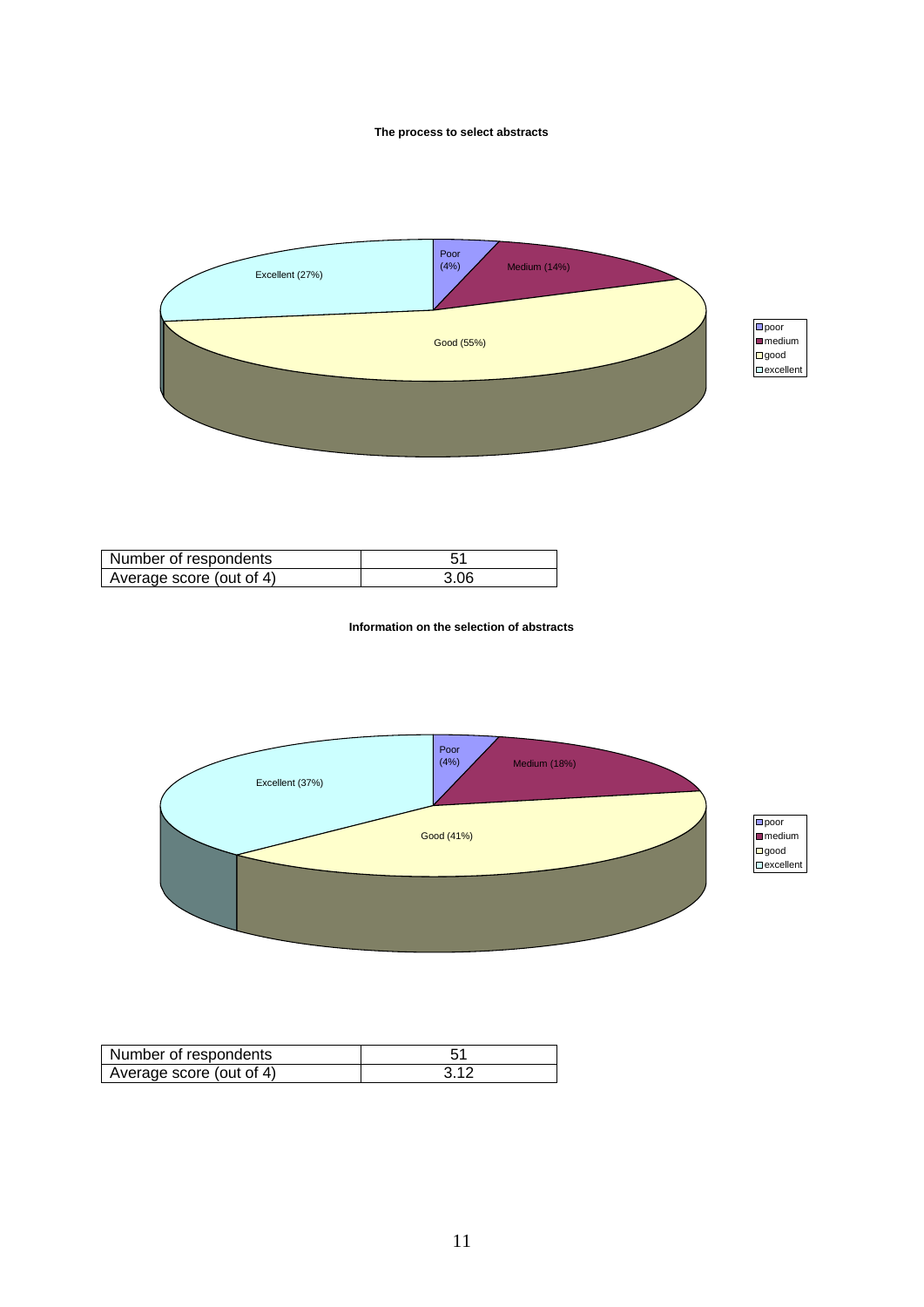A summary of the 7 remarks received:

Positive:

- Overall good satisfaction with the abstract handling process.

To be improved:

- The quality of the selection process needs to be evaluated.
- The next time the same abstract process should be used for both EUPHA and ASPHER (the EUPHA system).
- The possibility to correct your abstract after acceptance should be created.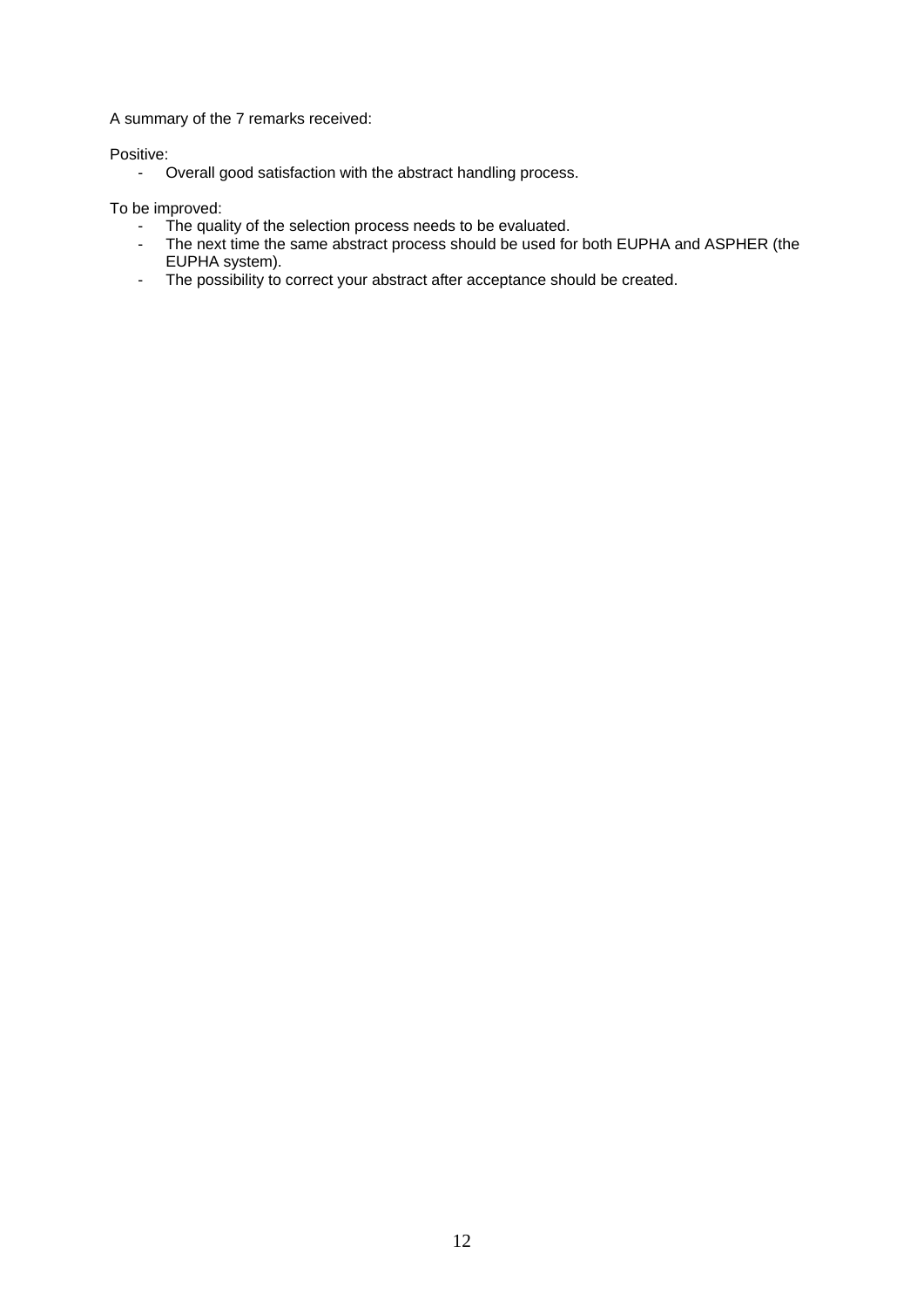# **7. EUPHA as an organization**



**EUPHA as an organization**

| Number of respondents    | DΟ            |
|--------------------------|---------------|
| Average score (out of 4) | $\sim$<br>v.v |

#### **The EUPHA sections**



| Number<br>r of respondents |    |
|----------------------------|----|
| Average score (out of 4)   | u. |